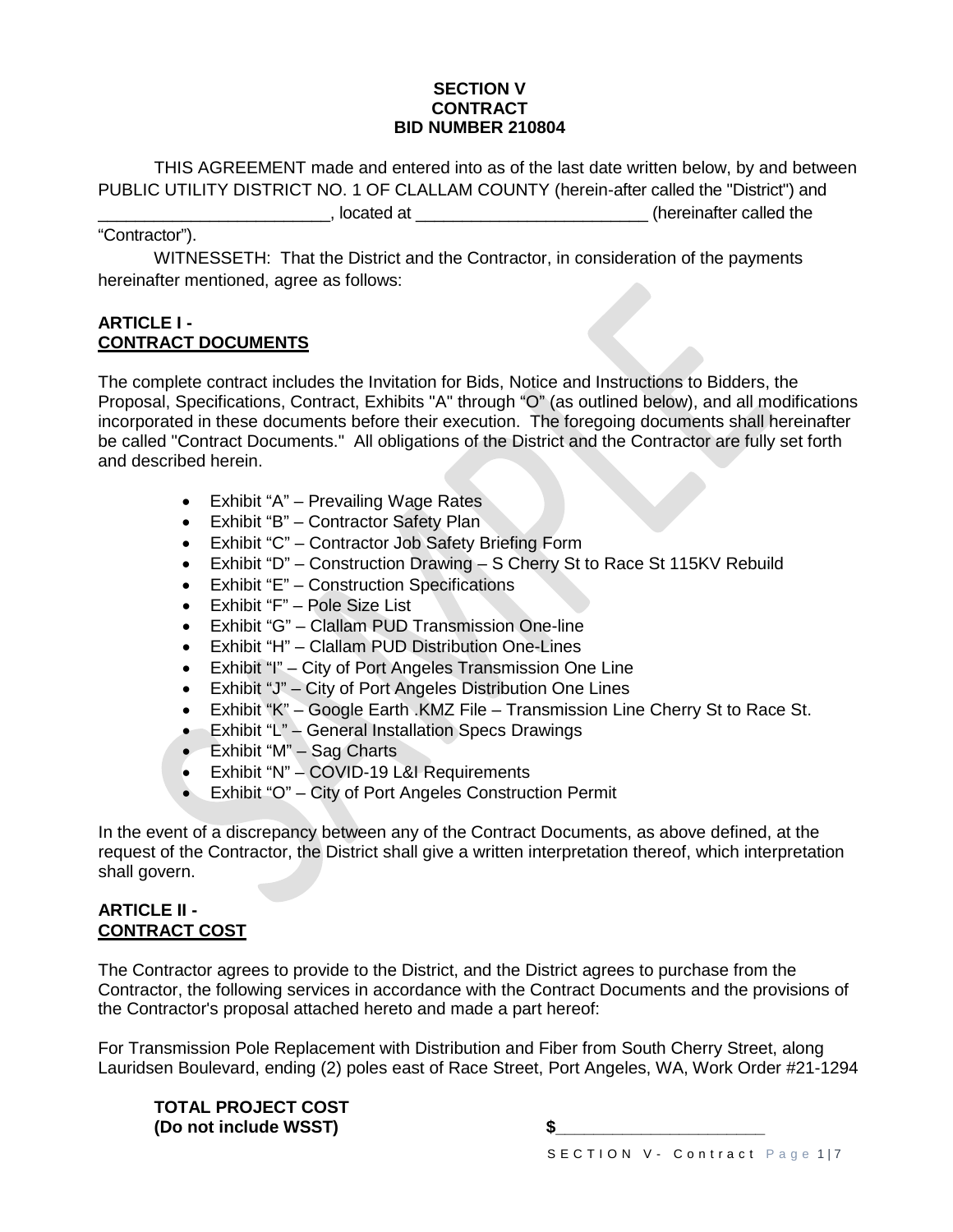# *COST TO TRANSFER CITY OF PORT ANGELES UTILITIES PORTION OF THE PROJECT*

Please provide a separate line item price for the construction and transfer of the 69KV City of Port Angeles Transmission line attached to structure #101461 (Stake #7) and the 12.5KV 3-Phase Distribution and guys on structures #103360 (Stake #10) and #106261 (Stake #18). *This number should be included in the total project cost line above, but also shown as a separate line item below.*

> **COST** (Do not include WSST)

# *COST TO TRANSFER FIBER CABLE PORTION OF THE PROJECT*

Please provide a separate line item for the transfer of all PUD Fiber Optic cable to the new structures. *This number should be included in the total project cost line above, but also shown as a separate line item below.*

> **COST (Do not include WSST) \$\_\_\_\_\_\_\_\_\_\_\_\_\_\_\_\_\_\_\_\_\_\_**

In the event that the District requires customer transfer work outside of contractor normal working hours, the District will pay the differential between normal hourly labor rates and overtime hourly labor rates. The District will make arrangements with the customers on a case by case basis. It is intended that these transfers take place immediately before or after the contractor's designated normal working hours. The contractor provided the list of regular and overtime rates for all workers that may be involved in these customer transfers and shall be applied when invoicing.

Starting Date: No later than May 2, 2022

Completion Date: No later than July 1, 2022

Any alternative or exceptions to the Contract Documents:

### **ARTICLE III - INDEMNITY AND HOLD HARMLESS AGREEMENT**

The Contractor agrees to indemnify, defend, and hold harmless the District and its agents and employees from liability, loss, damage, injury, or death arising out of or resulting from performance by the Contractor under the terms of this Contract, injuring or damaging the person or property of any other person or corporation, except as otherwise limited in this paragraph. In the event of concurrent negligence or fault of the Contractor, its agents, employees, or subcontractors and the District, its agents or employees, the Contractor shall indemnify, defend, and hold harmless the District and its agents or employees to the extent that liability, loss, damage, injury, or death is caused by the negligence or fault of the Contractor, its agents, employees, or subcontractors.

It is understood that the Contractor assumes the risk of the condition of the property of the District to be worked upon or about, and Contractor agrees to indemnify the District or its agents and employees against any loss, damage, injury, or death to the person or property of Contractor, its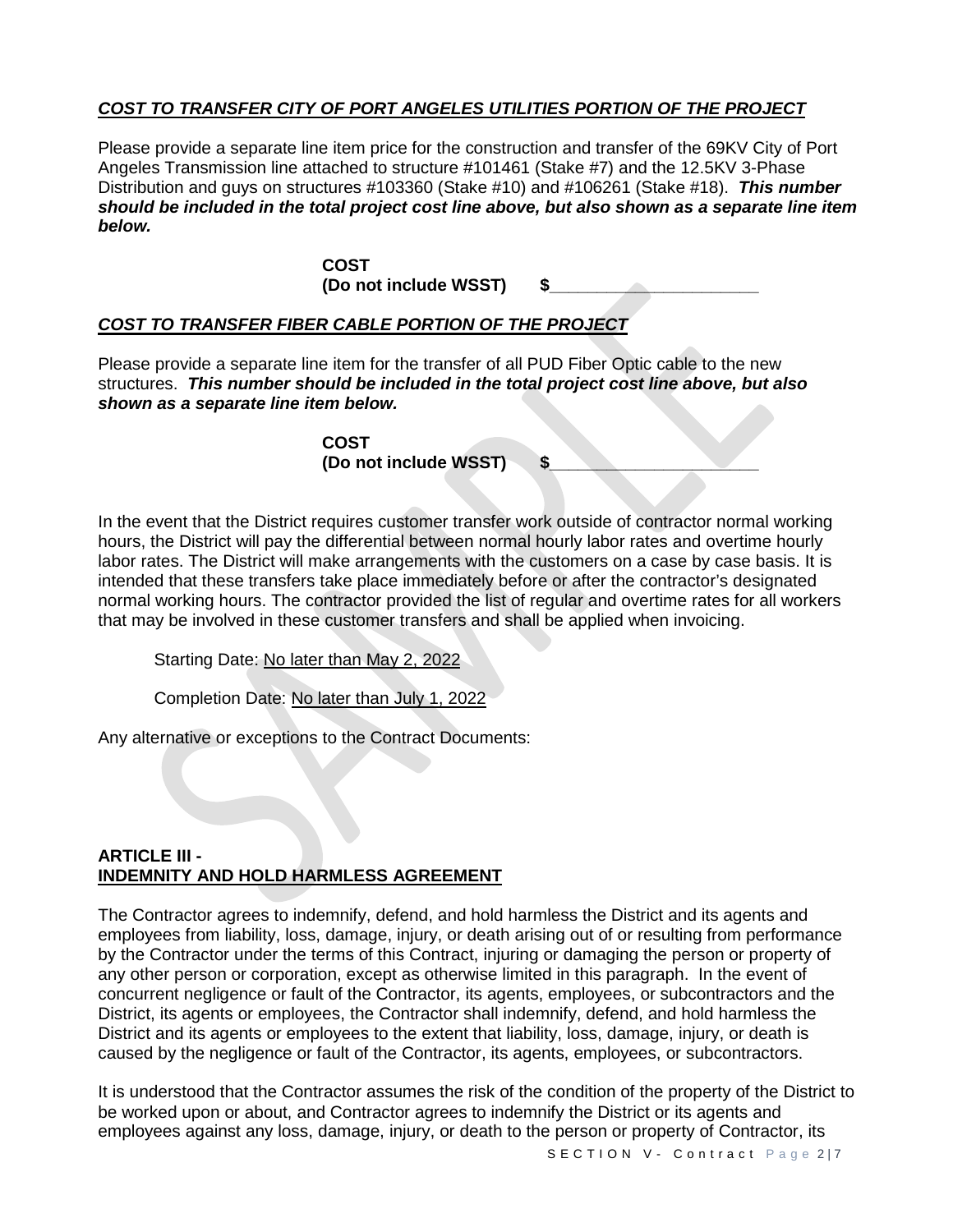agents, employees, representatives, licensees, or invitees, resulting from any defective condition of said property, while the Contractor is engaged in the performance of this contract.

Contractor also agrees to indemnify, defend, and hold harmless the District from any and all liens, claims, or damage of any kind or nature against or to any property of the District and resulting from or arising out of the performance by the Contractor under the terms of this contract.

In all claims against the District or its agents and employees, or the Contractor, any subcontractor, anyone directly or indirectly employed by the Contractor or any subcontractor, or anyone for whose acts the Contractor or any subcontractor may be liable, the indemnification obligation under this paragraph shall not be affected by any limitation on the amount or type of damages, compensation, or benefits payable by or for the Contractor or any subcontractor under any worker's compensation act, including Title 51 RCW, any disability benefit acts, or any other employee benefit acts. The Contractor and any subcontractor hereby waive, for themselves and their successors, any right to claim any such limitation as a defense, set off, or other reduction of the District's right to indemnification under this paragraph.

# **ARTICLE IV - MUTUAL CYBER SECURITY INDEMNIFICATION**

Both parties agree to be responsible for the protection of their own computers, servers, hard drives, information systems, and email accounts from cyber security breaches, including but not limited to malicious software, viruses, hacking, and phishing scams ("Cyber Security Breaches"). Each party shall indemnify the other from any damages, liabilities, or expenses of every kind, including but not limited to reasonable attorney's fees, resulting from or arising out of their own Cyber Security Breaches, including wire fraud attempts directed to the other party resulting from such Cyber Security Breaches.

#### **ARTICLE V - PAYMENTS/RETAINAGE**

Progress payments will be made by the District to the Contractor within 30 days of receipt of a billing statement, provided that the District Representative verifies the accuracy of the billing or corrects it as mutually agreeable to the District and the Contractor. All invoices shall have the agreement number on the invoice and be mailed to **Clallam County Public Utility District No. 1, Attention: Contracts Coordinator, P.O. Box 1000, Carlsborg, WA 98324**.

In accordance with the Revised Code of Washington, Chapter 60.28, public improvement contracts shall provide, and public bodies shall reserve, a contract retainage not to exceed five percent of the moneys earned by the Contractor as a trust fund for the protection and payment of: (a) the claims of any person arising under this quotation, and (b) the State with respect to taxes imposed pursuant to Title 82 RCW which may be due from such Contractor.

### **ARTICLE VI - PAYMENT OF PREVAILING WAGES**

In accordance with Chapter 39.12 RCW, there shall be paid to all laborers, workers, or mechanics employed on the Project, a wage not less than the prevailing rate of wage as set forth in Chapter 39.12 RCW and **Exhibit A** of the Invitation to Bid, incorporated herein by this reference, for an hour's work in the same trade or occupation in the area of work regardless of any contractual relationship which may exist, or be alleged to exist, between the Contractor and any laborers, workers, mechanics, or subcontractors.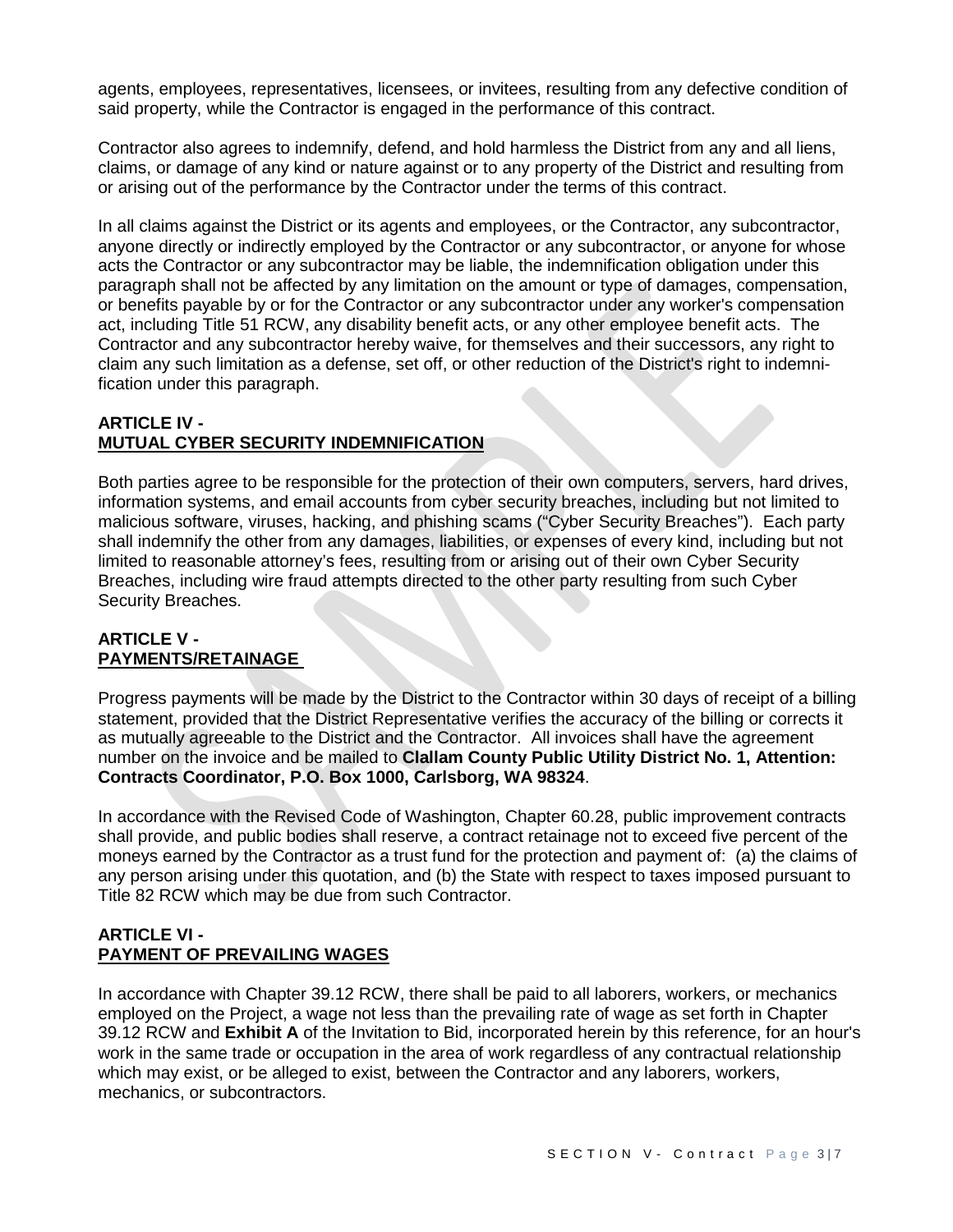Before payment is made of any sum or sums due hereunder, the Contractor and each and every subcontractor shall submit to the District a "Statement of Intent to Pay Prevailing Wages," which statement shall include:

- 1) The Contractor's registration certificate number; and
- 2) The prevailing rate of wage for each classification of workers entitled to prevailing wages under RCW 39.12.020 and the estimated number of workers in each classification.

Each Statement of Intent to Pay Prevailing Wages must be approved by the Industrial Statistician of the Department of Labor and Industries before it is submitted to the District.

Unless otherwise authorized by the Department of Labor and Industries, each voucher claim submitted by the Contractor for payment shall state that the prevailing wages have been paid in accordance with the prefiled Statement or Statements of Intent to Pay Prevailing Wages on file. Following the final acceptance of the Project, the Contractor and each and every subcontractor shall submit to the District an "Affidavit of Wages Paid" before the funds retained according to the provisions of RCW 60.28.010 are released to the Contractor. Each affidavit of wages paid must be certified by the Industrial Statistician of the Department of Labor and Industries before it is submitted to the District.

#### **ARTICLE VII - INSURANCE**

The Contractor shall, at his own expense and cost, carry in an insurance company or companies and under policies of insurance, acceptable to and approved by the District, the following insurance with limits not less than shown on the respective items:

### a. Worker's Compensation

To the limit required by the laws of the State of Washington.

b. Comprehensive General Liability and Property Damage Insurance

This insurance shall include coverage for contractor's contingency liability Insurance covering subcontractor's liability, contractual liability insurance, completed operations liability insurance, and automobile liability insurance covering owned, non-owned, and hired units.

### *Minimum Limits:*

| <b>Bodily Injury</b>   | \$1,000,000 each person     |
|------------------------|-----------------------------|
| <b>Property Damage</b> | \$1,000,000 each occurrence |
|                        | \$2,000,000 aggregate       |
| Umbrella Coverage      | \$2,000,000                 |

c. All policies of insurance providing coverages required under paragraph "b" above shall name the Public Utility District No. 1 of Clallam County as additional named insured with a cross liability clause and provide that no cancellation or material changes in the policies shall become effective unless thirty (30) days prior notice of such cancellation or change shall be furnished the District by registered mail.

Prior to commencement of any work hereunder, the Contractor shall provide the District with evidence of worker's compensation insurance required under "a" above.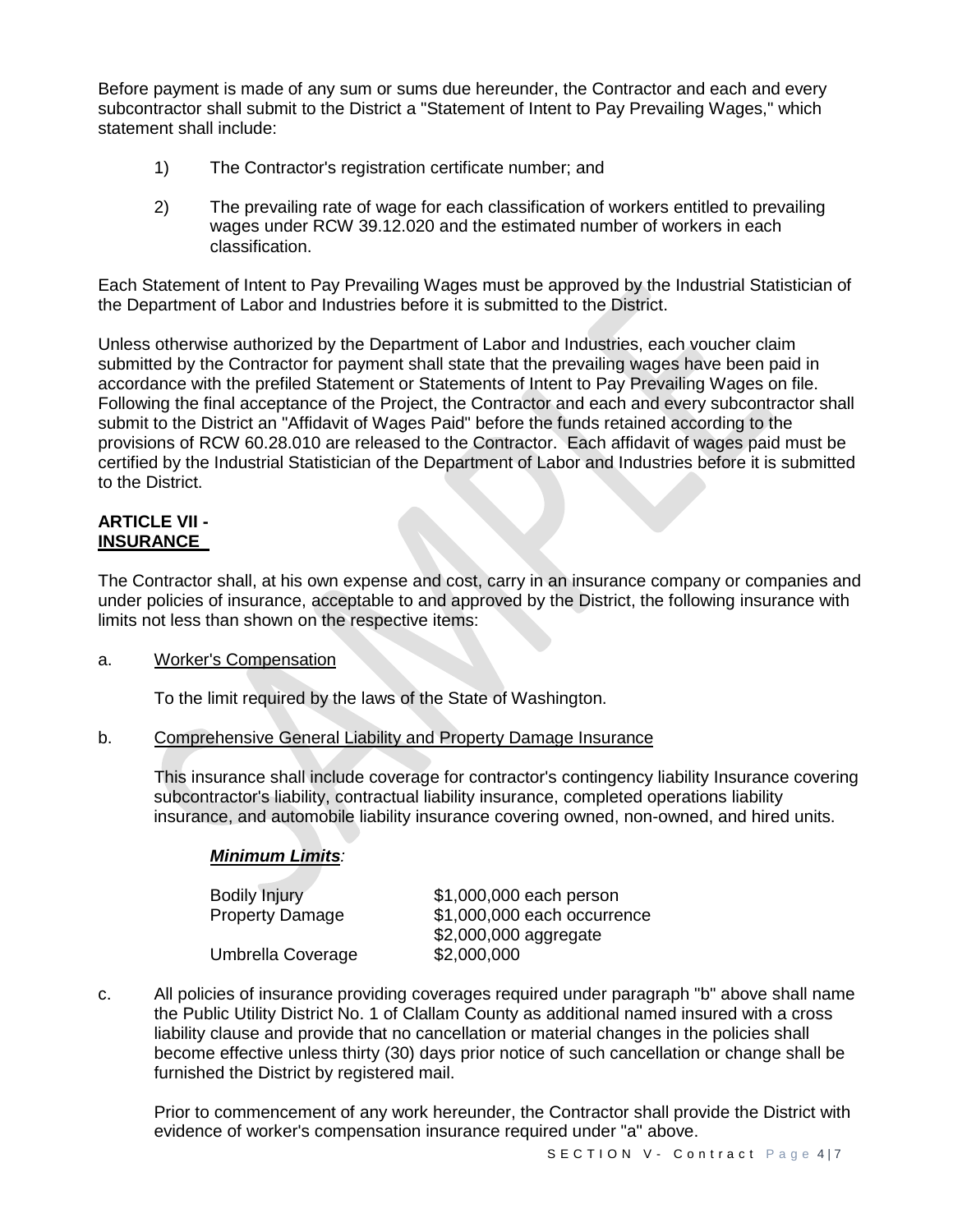### **ARTICLE VIII - PERFORMANCE AND PAYMENT BOND(S)**

The Contractor shall furnish performance and payment bond(s) in the penal sum not less than one hundred percent (100%) of the bid cost of the Project, on an appropriate form, with a surety or sureties acceptable to the District. When the performance and payment bond(s) requirement has been met, the Contractor will be given a notice to proceed. In the event that the surety or sureties on the performance and payment bond(s) delivered to the District shall at any time become unsatisfactory to the District, the Contractor shall, upon request by the District, deliver to the District another or an additional bond(s).

Should the successful bidder fail or refuse to execute such counterparts or to furnish a performance and payment pond(s) within ten (10) days after written notification of the acceptance of the proposal by the District, the bidder will be considered to have abandoned the proposal. In such event, the District shall be entitled (a) to enforce the bid bond(s) in accordance with its terms, or (b) if a certified check has been delivered with the proposal, to retain from the proceeds of the certified check the difference (not exceeding the amount of the certified check) between the amount of the proposal and such larger amount for which the District may in good faith contract with another party to construct the project. The term "successful" bidder shall be deemed to include any bidder whose proposal is accepted after another bidder has previously refused or has been unable to execute the bond(s).

### **ARTICLE IX - TERMINATION OF CONTRACT**

In the event that any of the provisions of this contract or any federal, state, or local laws or regulations are violated by the Contractor or by any of the Contractor's subcontractors, the District may serve written notice of intention to terminate such contract upon the Contractor, which notice shall specify the reasons therefor. Unless within ten (10) days after serving such notice upon the Contractor such violation shall cease and an arrangement for the correction thereof satisfactory to the District be made, the Contract shall, upon the expiration of the said ten (10) days, cease and terminate. In the event of any such termination, the District may purchase the materials necessary for complete performance of this contract for the account and at the expense of the Contractor, and the Contractor shall be liable to the District for any excess cost occasioned thereby.

# **ARTICLE X – DISTRICT'S RIGHT TO AUDIT**

The District shall have the right to audit all contractor records pertaining to the work performed at any time during a project and within one year after the completion of the work. At the District's discretion, prior to awarding a project, contractors may be removed from the list of approved bidders if exception is taken to the District's auditing requirements. Should a contractor refuse to allow the District to audit their records during the course of a project, the District may terminate the contract or agreement and deny the opportunity to bid on future District projects.

# **ARTICLE XI – CLAIMS AND LIENS**

The Contractor shall promptly pay all claims for labor done for the performance of the Project work and shall keep all said work free from all liens arising from labor done thereto. The District's Auditing Officer may require the Contractor to furnish payroll records for the District's inspection.

### **ARTICLE XII – DEBARMENT, SUSPENSION AND OTHER**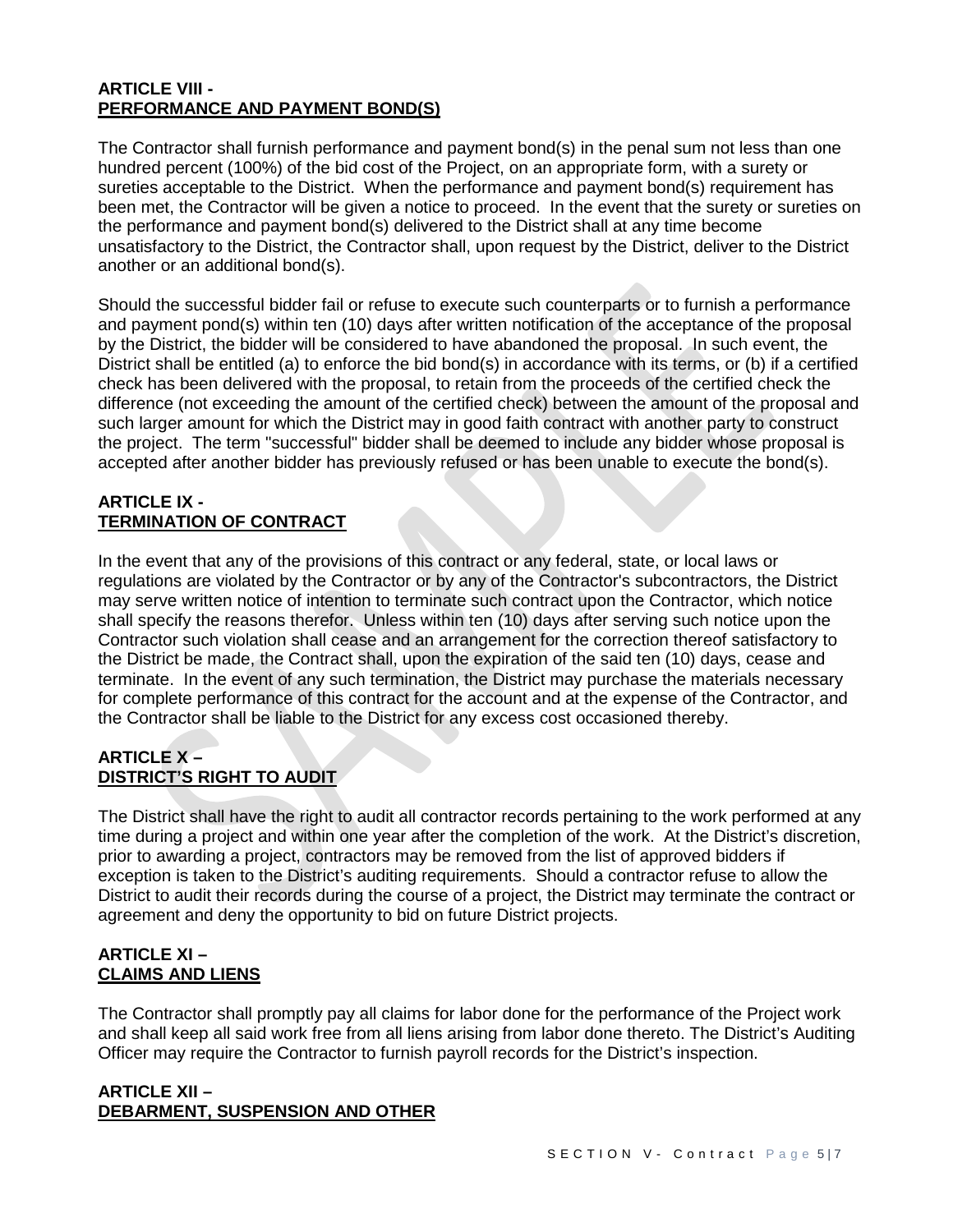Contractor certifies to the best of their knowledge and belief that they and their principals:

- Are not presently debarred, suspended, proposed for debarment, declared ineligible, or voluntarily excluded from covered transactions by any Federal department or agency;
- Have not within a three year period preceding this proposal been convicted of or had a civil judgment rendered against them for commission of fraud or a criminal offense in connection with obtaining, attempting to obtain, or performing a public (Federal, State or local) transaction or contract under a public transaction: violation of Federal or State antitrust statutes or commission of embezzlement, theft, forgery, bribery, falsification or destruction of records, making false statement, or receiving stolen property;
- Are not presently indicted for otherwise criminally or civilly charged by a government entity (Federal State, or local) with commission of any of the offenses enumerated in any paragraphs within this certification; and
- Have not within a three-year period preceding this application/proposal had one or more public transactions (Federal, State, or local) terminated for cause or default.

### **ARTICLE XIII – CONTRACTOR OR THIRD-PARTY WORKER RETIREMENT STATUS VERIFICATION**

The parties hereto acknowledge that under Title 41 of the Revised Code of Washington, the District is obligated to report to the Washington Department of Retirement Systems any retirees in its employ, including contractors and subcontractors and their workers, who retired from certain Washington State retirement systems. Failure to report could result in a financial liability to the District. Accordingly, Contractor agrees to and shall report to the District the retirement status of all of its workers, subcontractors, and subcontractors' workers who will be performing services for the District under this Agreement. Contractor shall be responsible to pay any financial liability imposed upon the District by the Washington Department of Retirement Systems for pension overpayments resulting from Contractor's failure to properly report to the District such retirement status. In the alternative, Contractor may provide to the District the Social Security numbers of all its workers, subcontractors, and subcontractors' workers who will be performing services for the District under this Agreement, and the District shall undertake to verify the retirement status of those workers. In such event, Contractor shall be responsible to pay any financial liability imposed upon the District by the Washington Department of Retirement Systems for pension overpayments resulting from Contractor's failure to provide proper Social Security numbers for each such worker.

# **ARTICLE XIV – DISPUTE RESOLUTION**

Any dispute that arises out of the interpretation, performance, enforcement, or any other aspect of this Contract shall be resolved by submitting the same to binding arbitration, which shall proceed according to the Washington arbitration act, Chapter 7.04A RCW, and shall be conducted within Clallam County, Washington; provided, however, that each party shall select a nominating person within ten (10) days of notice of the dispute from one party to the other. The two nominating persons shall then meet and promptly select the arbitrator. If, within thirty (30) days after receipt of the notice of the dispute, the nominating persons are unable to select an arbitrator, the arbitrator shall be selected by a Superior Court Judge of Clallam County. The parties shall require a written decision by the arbitrator as a condition of the selection of the arbitrator. The prevailing party as determined by the arbitrator shall be entitled to its reasonable attorney fees and costs associated with the arbitration. The parties shall share equally the arbitrator's fee and costs. Venue for any action brought on the arbitration award, including enforcement of such award, shall be in the Superior Court of Clallam County, and such action shall be governed by application of the laws of the state of Washington. The prevailing party in any such action on the arbitration award shall be entitled to its reasonable attorney fees and costs associated with such action. This Agreement shall be governed